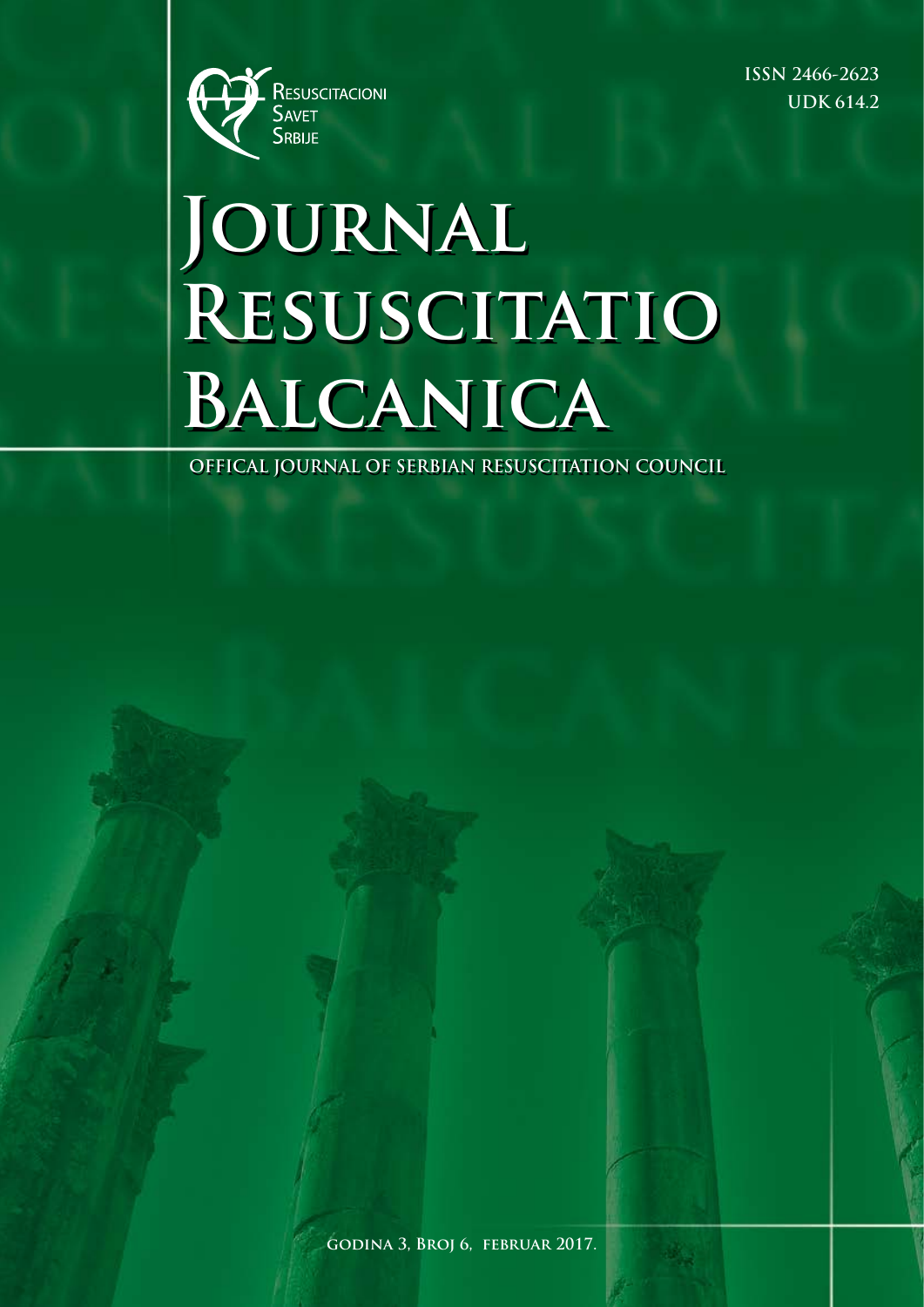## **Evaluation of resuscitation knowledge and skills in Dentists before and after a European Resuscitation Council CPR/AED course**

Vasileios Schizogiannis DDS1, Athanasios Chalkias PhD1-2, Euaggelia Kouskouni PhD1, Nicoletta Iacovidou PhD2-3, Theodoros Xanthos PhD2-4

#### Abstract Introduction:

To investigate the level of knowledge of Greek dentists in cardiopulmonary resuscitation (CPR) and of the use of the Automated External Defibrillator (AED) before and after participating in a European Resuscitation Council (ERC) CPR/AED course.

#### Materials and methods:

A theoretical knowledge questionnaire consisting of multiple choice questions was completed by the participants at the beginning of the CPR/AED course. The participants were re-evaluated at the end of the course, while the evaluation procedure consisted of two distinct parts: a 10-min written test which preceded a simulated cardiac arrest scenario.

## Introduction

Cardiac arrest is a major cause of death worldwide (1-3). In the United States (USA), the referring frequency of occurrence of out-of-hospital cardiac arrest (OHCA) in individuals aged between 50 and 79 is 1.9/1000 per year (2). In Europe, the annual incidence of out-of-hospital cardiac arrest (OHCA) for all rhythms is 38 per 100,000 population, while the annual incidence of ventricular fibrillation (VF) arrest is 17 per 100,000 (3). On initial heart rhythm analysis, about 25–30% of OHCA victims have VF, but when the rhythm is recorded, soon after collapse, the incidence can be as high

#### USTANOVA

1 National and Kapodistrian University of Athens, Medical School, Postgraduate Study Program (MSc) "Cardiopulmonary Resuscitation", Athens, Greece 2 Hellenic Society of Cardiopulmonary Resuscitation, Athens, Greece <sup>3</sup> 2<sup>nd</sup> Department of Obstetrics and Gynecology, Neonatal Division, National and Kapodistrian University of Athens, Medical School, Athens, Greece 4 European University Cyprus, School of Medicine, Nicosia, Cyprus

#### AUTOR ZA KORESPODENCIJU:

Dr. Athanasios Chalkias, National and Kapodistrian University of Athens, Medical School, Postgraduate Study Program (MSc) "Cardiopulmonary Resuscitation", 3 Ir. Politechniou Av., 18532, Piraeus, Greece. Tel.: +302110121756; Fax: +302110121758, Email: thanoschalkias@yahoo.gr

#### **Results:**

The average performance of the participants in pre-course written test was satisfactory, while the dentists who had attended a CPR/AED course in the past achieved significantly higher initial performance in contrast to their colleagues (p=0.028). There was a statistically significant increase in post-course test score compared to pre-course test score (8.3±1.2 vs. 5.7±1.9, respectively; p<0.001). In addition, participation in a CPR/AED course had a positive effect on the participant's skills, as their performance was excellent at the end of the course.

#### Conclusions:

Dentists' resuscitation knowledge and skills were significantly improved after participating in ERC CPR/AED courses.

as 59–65% (4,5). For every minute that defibrillation is delayed, survival from witnessed VF decreases by 10–12%, while survival to hospital discharge can be as high as 75%, if defibrillation is performed within 3 min of collapse (6-8).

In a British study, cardiac arrest was extremely rare in dental practice with an incidence of 0.002 cases per dentist per year (9), while in Germany, it was estimated that one sudden cardiac arrest occurs per 638,960 patients in dental practice (10). Considering however that dentists today treat a growing number

#### KLJUČNE REČI:

cardiopulmonary resuscitation; automated external defibrillator; dentists DATUM PRIJEMA RADA 10. oktobar 2015. DATIIM DDIHVATANJA DADA 20. oktobar 2015. DATUM OBJAVLJIVANJA 10. jun 2016.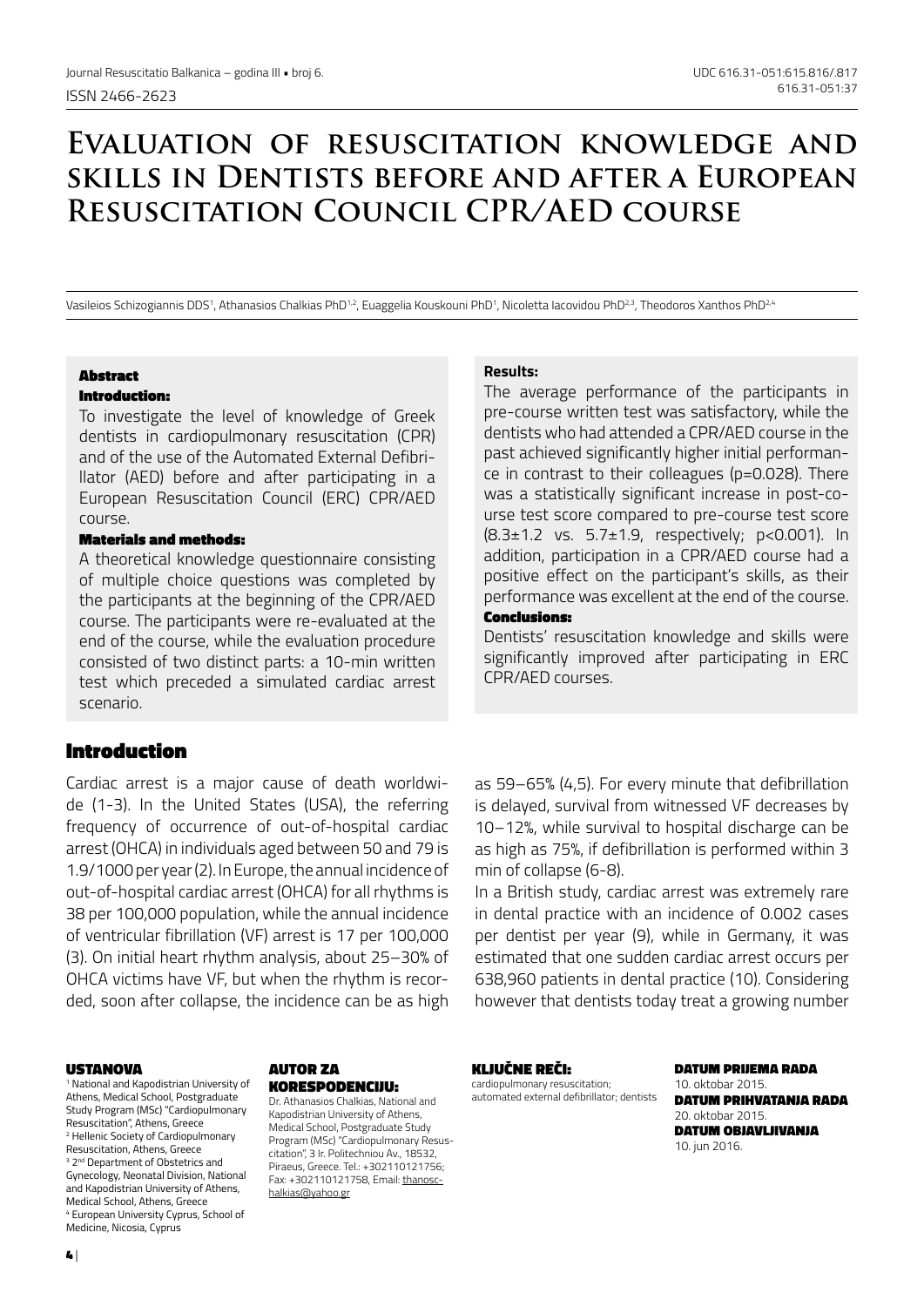of elderly patients and patients suffering from serious illnesses, they may need to be competent in performing high quality cardiopulmonary resuscitation (CPR). The aim of our study was to investigate the level of knowledge of Greek dentists in cardiopulmonary resuscitation (CPR) and the use of the Automated External Defibrillator (AED) before and after participating in a European Resuscitation Council (ERC) CPR/ AED course.

#### Methods

The study was conducted in Athens, Greece, recruiting dentists who had applied on their own will for CPR/ AED training at the Hellenic Society of CPR. Participants were all individuals aged >25 years, while participation to the study was voluntary with participants giving informed consent.

## Questionnaire

A questionnaire consisting of multiple choice questions was used in our study. This questionnaire has been described elsewhere and has been used previously (11). The questionnaire consisted of two parts, i.e. demographics and 10 multiple choice theoretical knowledge questions with only one correct answer that surveyed familiarity with the 2010 ERC CPR/ AED guidelines (Appendix). Each of the questions of the course test surveying theoretical knowledge was followed by four possible answers, one of which was correct. One point was allocated to any correct answer with no negative marking; therefore, the total maximum score was 10. The test was scored in order to ensure a uniform theoretical knowledge among the participants of the study, while competency was arbitrarily set and was indicated when the candidate answered correctly at least eight questions (80%).

## CPR/AED Course format

During the study period, three ERC CPR/AED courses with dentists were organized as previously described (11). The ratio of instructor to candidates was 1:6, with at least one manikin and one AED for each group of six candidates (12). The manikin used was 'Little Anne' (Laerdal Medical Corporation, NY, USA). The AED used was the Zoll AED plus-Trainer with self-adhesive defibrillation pads. An AED connector that simulates different cardiac arrest rhythms was also used for training purposes.

The instructor group comprised of ERC-certified CPR/ AED instructors, while all dentists were instructed by the same group to ensure uniform training, as previously described (13). All instructors were certified

providers, nominated by the course faculty as having instructor potential, who have successfully completed the CPR/AED instructor course and have achieved instructor status after being successfully monitored as instructor candidates for a minimum of two CPR/AED courses. The participants were formally evaluated at the end of the course, while the evaluation procedure consisted of two distinct parts: a 10-min written test (Appendix) which preceded a simulated cardiac arrest scenario.

## The testing scenario

After a 2 min introduction by two instructors, the trainee took the role of the rescuer and had to recognize cardiac arrest and effectively provide CPR according to the CPR/AED algorithm. The scenario given to each participant was a patient, found unconscious, who required the use of an AED in a public place. The initial cardiac rhythm when the AED was attached was VF (13). The same scenario was used for each participant, who was then asked to perform the CPR/AED algorithm in real time (defibrillation–2 min CPR–defibrillation), until professional care arrived. The instructors used the usual skills testing sheet criteria to determine if the trainee has demonstrated each step of the skill correctly and to record the student's results. Each parameter in the checked list was considered to be completed successfully, only if both of the instructors agreed. An appropriate performance in this simulated scenario is required to get the "pass" grade. Any mistakes during the scenario testing led to "retest" grade and re-examination of the candidate. Repetition of these mistakes resulted in failure to complete the course.

## Statistical Analysis

Data are expressed as mean  $\pm$  1 standard deviation (S.D.) for continuous variables and as frequency (percentage %) for categorical data. The normality of the distributions was assessed with Kolmogorov-Smirnov test and graphical methods. Comparisons of continuous variables were performed using Student's t-test and Mann-Whitney's U, non-parametric test, as appropriate. Categorical data were compared by the χ2-test, or Fisher's exact test, as required. Pearson's correlation coefficient and Spearman's rho were calculated in order to examine linear relationships between variables. All tests were two-sided. Differences were considered as statistically significant if the null hypothesis could be rejected with >95% confidence (p<0.05).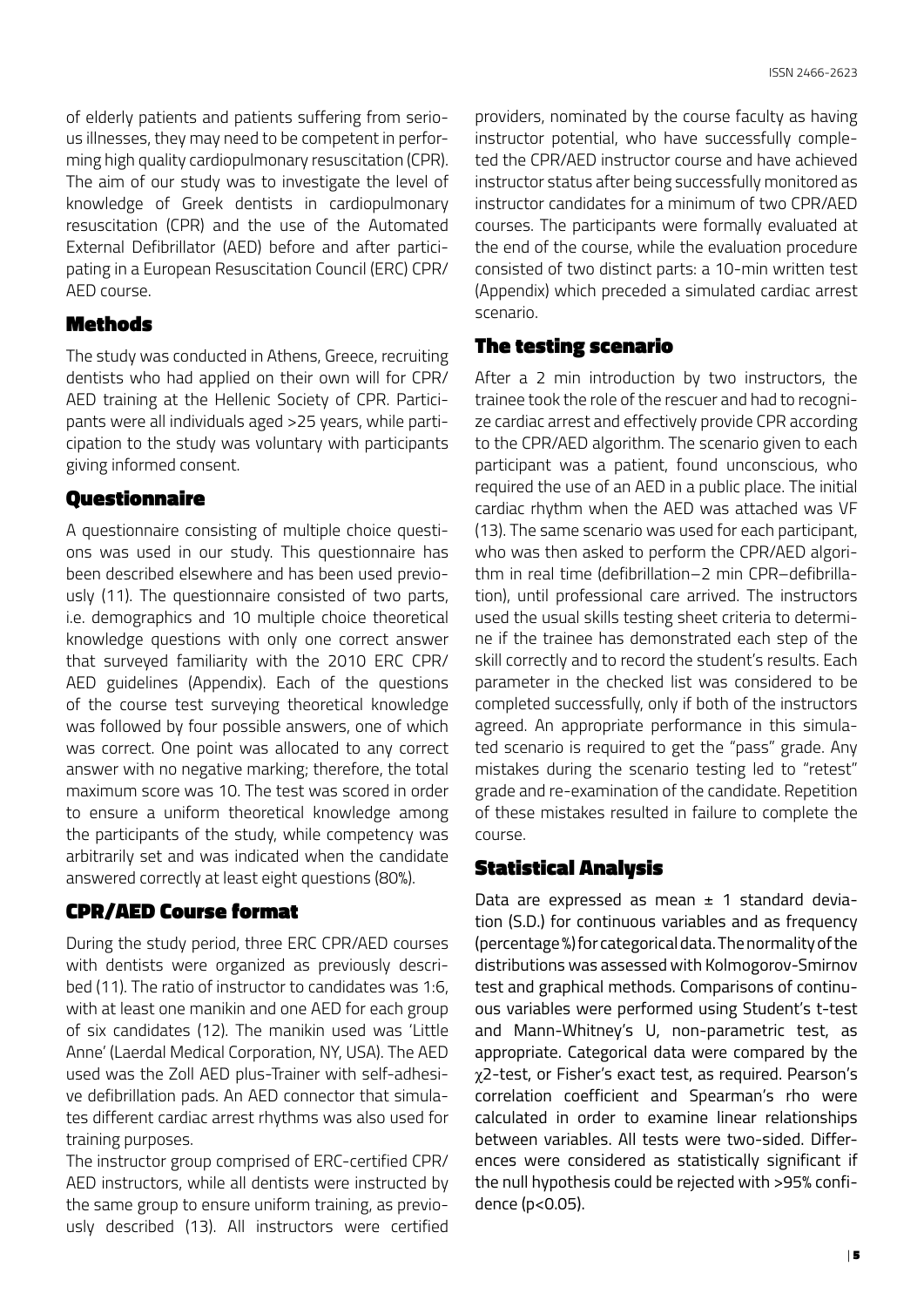#### Results

Of the 74 dentists who were initially invited, all (100%) were recruited in our study. The demographic characteristics of the respondents are shown in Table 1. Of them, 48 (65.8%) knew what an AED is, while 73 (98.6%) declared that there is not an AED available in their work place. Moreover, 13 (26.5%) had attended a CPR/AED course in the past but did not know what an AED is.

In our study, 48 (66.7%) dentists stated that they have little confidence in providing CPR and delivering defibrillation, 22 (30.6%) that they have no confidence at all, and only 2 (2.8%) of them are very confident in CPR and defibrillation delivery. The participants who were very confident in CPR achieved lower performance at the multiple choice compared to those who stated that they have little confidence (p=0.026) and those that claimed that they have no confidence at all (p=0.026). Written test

The average performance of the participants in pre-course written test was poor (5.7±1.9). Of note, 62 (83.6%) failed to give a correct answer in question 3 and 54 (73%) failed in question 5. The dentists who

**Table 1.** Demographic characteristics of the participants [**Ν** (%)]

had attended a CPR/AED course in the past achieved significantly higher initial performance in contrast to their colleagues (p=0.028). In our study, there was a statistically significant increase in post-course test score compared to pre-course test score (8.3±1.2 vs. 5.7±1.9, respectively; p<0.001) (Table 2).

Practical evaluation

In cardiac arrest scenario, most dentists' performance was excellent and achieved a "pass" grade. Eleven (14.9%) dentists who did not call for help and 7 (9.4%) who did not provide effective chest compressions completed the course after successful re-examination (Table 3).

## Discussion

Although cardiac arrest in the dental practice is rare, dentists should be competent in providing CPR and use the AED. Indeed, increasing evidence suggest that the ability of the dentist to initiate primary management is the key to minimizing morbidity and mortality (9,14). The most important finding of our study, which is the first one conducted in Greece aiming at evaluating the knowledge of Greek dentists in CPR/AED, was

|                                                  | Male             | 39 (52.7)        |
|--------------------------------------------------|------------------|------------------|
| Sex                                              | Female           | 35(47.3)         |
|                                                  | Male             | $47.5 \pm 10.53$ |
| Age ( $\bar{x}$ ± SD)                            | Female           | $40.3 \pm 10.65$ |
|                                                  | <b>MSc</b>       | 13 (17.6)        |
| Postgraduate Studies                             | PhD              | 2(2.7)           |
|                                                  | Male             | $20.3 \pm 10.16$ |
| Time since graduation ( $\overline{x}$ ± SD)     | Female           | $13.7 + 9.01$    |
| <b>Work Sector</b>                               | Public sector    | 3(4.1)           |
|                                                  | Private employee | 1(1.4)           |
|                                                  | Freelance        | 69 (94.5)        |
| Training in CPR/AED in the past                  | Yes              | 49 (66.2)        |
|                                                  | <b>No</b>        | 25 (33.8)        |
|                                                  | Yes              | 34 (46.6)        |
| Training in CPR/AED during undergraduate studies | <b>No</b>        | 39 (53.4)        |
|                                                  | Yes              | 71 (95.9)        |
| Necessity of CPR/AED for the dentists            | <b>No</b>        | 3(4.1)           |
|                                                  | Yes              | 48 (65.8)        |
| Knowledge of AED                                 | <b>No</b>        | 25(34.2)         |
|                                                  | Yes              | 1(1.4)           |
| Existence of AED in the work place               | <b>No</b>        | 73 (98.6)        |
|                                                  | Yes              | 3(4)             |
| Previous participation in CPR                    | <b>No</b>        | 71 (96)          |

CPR = cardiopulmonary resuscitation; AED = automated external defibrillator.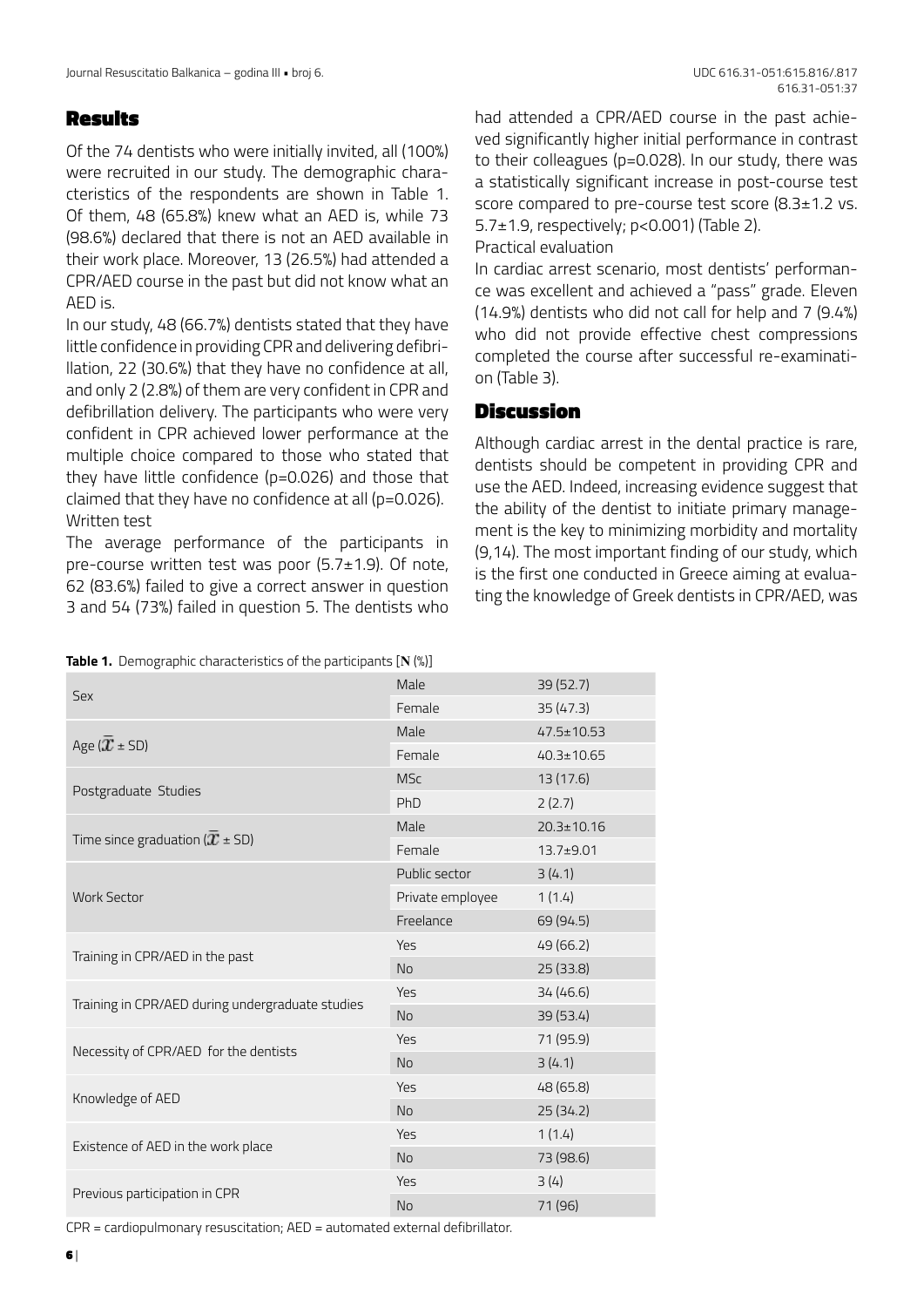| Question                 |           |           | ς         | 4        | 5         |
|--------------------------|-----------|-----------|-----------|----------|-----------|
| Prior to the course      | 40(54.1)  | 52(70.3)  | 12(16.4)  | 57(77)   | 20(27)    |
| At the end of the course | 57 (79.2) | 68 (94.4) | 53 (73.6) | 72 (100) | 70 (97.2) |
| Question                 | 6         |           | 8         | 9        | 10        |
| Prior to the course      | 52(70.3)  | 68 (91.9) | 45(60.8)  | 39(52.7) | 36(48.6)  |
| At the end of the course | 69 (95.8) | 68 (94.4) | 48(66.7)  | 44(61.1) | 49(68.1)  |

**Table 2.** Number of correct answers in written test n (%)

that they lack the knowledge needed in order to be able to provide early high quality CPR and use the AED. According to the Resuscitation Council of the United Kingdom (UK), all dentists should undergo training in CPR and basic airway (15). Although specific legislation has been enacted in our country in 2007 regarding the compulsory training of all health care professionals in CPR/AED and most of our participants reported that it is necessary for the dentist to be certified in CPR/AED, only 46.6% of them were trained in CPR/AED in the past. However, health authorities must implement this legislation as soon as possible. In UK, dental students participate in a similar course at least once during their study period (16), while in USA, training in medical emergency is obligatory in 41 out of 43 Schools of Dentistry. Specifically, in 22 (51%) of 43 Schools of Dentistry, education in medical emergencies is a distinct course, while in the remaining Schools it is incorporated in other courses (17).

In our study, most dentists stated that they have little confidence or that they do not have confidence at all in performing CPR which is consistent with literature (10,18,19). This can be explained not only by the lack of training and awareness of current guidelines, but

also, by the rapid deterioration of CPR/AED skills after the initial training. Various studies reported that about 88% of those who attend a CPR/AED course are not competent in providing effective CPR within a period of a year after the end of course (5,20-22).

Despite the fact that both the knowledge and skills of the participants improved after attending the CPR/ AED course the majority of dentists reported that there is no AED available in their work place. This could be attributed to the fact that the vast majority of them work at the own private practice and the cost of an AED acts as a deterrent. At the same time, there is no national legislation that obliges the dentists to acquire an AED as well. Knowing that prompt defibrillation saves lives, we believe that it is unacceptable for a dentist not to have an AED among his/her resuscitation equipment and specific legislation should be enacted and implemented as soon as possible towards to this purpose. In the same spirit, the Resuscitation Council of UK specifies that a dental office should include an AED in its basic equipment, while in USA only in some states the dental offices are obliged to include an AED in their equipment by law (23).

| Skill                                                                    | Successful performance N (%) |
|--------------------------------------------------------------------------|------------------------------|
| Looking for potential dangers                                            | 70 (94.5)                    |
| Checking responsiveness                                                  | 71 (96)                      |
| Calling for help                                                         | 63(85)                       |
| Head tilt and chin lift                                                  | 70 (94.5)                    |
| Checking for normal breathing                                            | 72 (97.3)                    |
| Activating the emergency medical services                                | 73 (99)                      |
| Performing high quality chest compressions                               | 67 (90.5)                    |
| Giving two effective rescue breaths                                      | 69 (93.2)                    |
| Maintains a ratio of 30 compressions to 2 ventilations                   | 73 (99)                      |
| Switch on the AED                                                        | 71 (96)                      |
| Correctly attaches the pads                                              | 72 (97.3)                    |
| Allows rhythm analysis whilst making sure that nobody touches the victim | 71 (96)                      |
| Demonstrates rapid and safe delivery of a shock                          | 72 (97.3)                    |
| Minimizes interruptions to chest compressions                            | 69 (93.2)                    |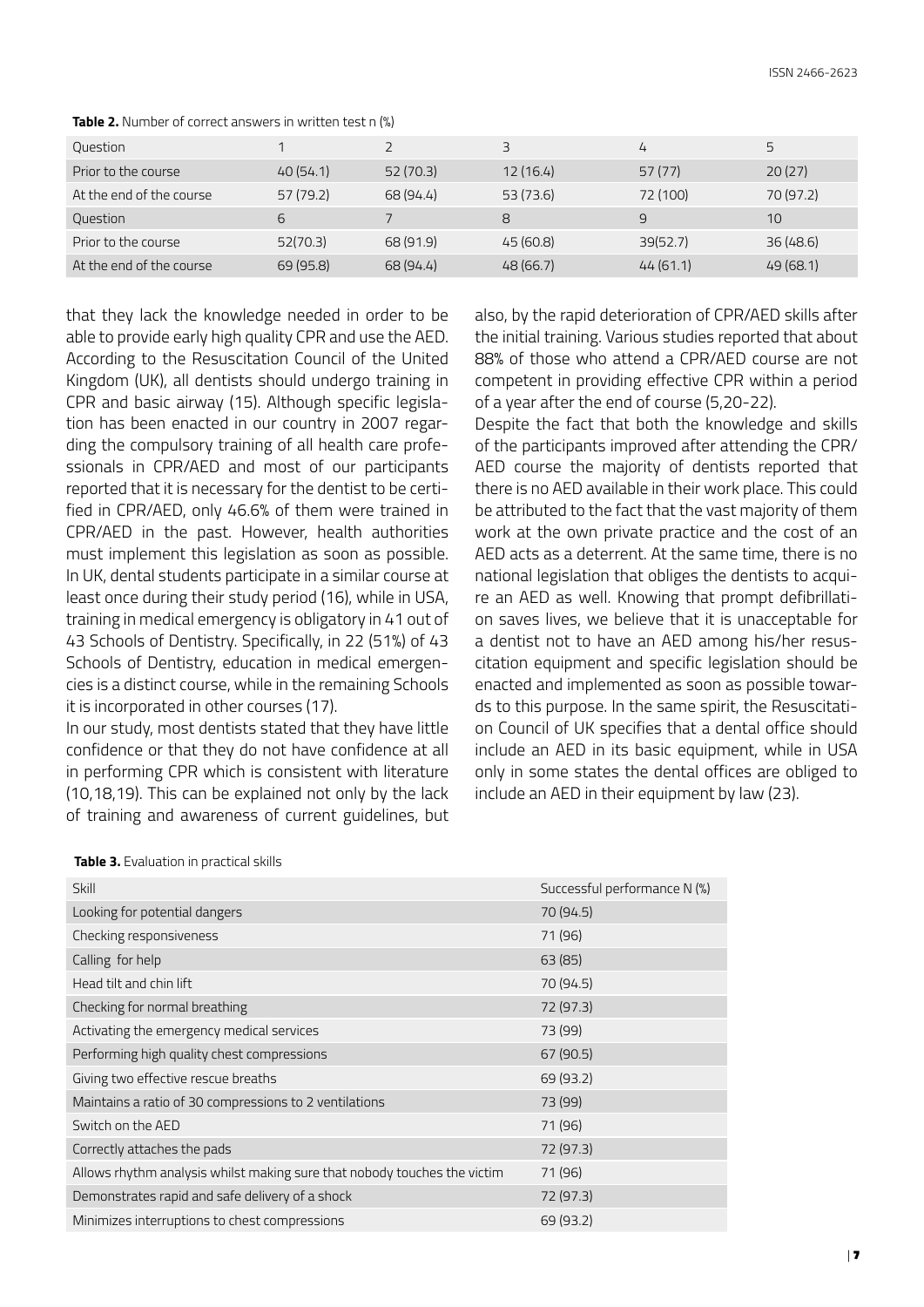## Limitations

One limitation of this study is the limited study size. In addition, the environment of a cardiac arrest scenario is controlled and use of the same questionnaire over time might have artificially increased overall CPR success; in a "real-life" cardiac arrest many factors could complicate the process of resuscitation and some lay rescuers might panic easily, with unpredicted outcomes on victims' survival rates (5,12). Finally our study examined the short-term skill and knowledge retention of the participants and long-term deterioration is unknown.

## Conclusion

Dentists' resuscitation knowledge and skills were significantly improved after participating in a ERC CPR/AED course. The implementation of the existing legislation regarding the compulsory training of all health care professionals in CPR/AED is mandatory.

#### **Conflict of interest:** None **Acknowledgements:** Nothing to acknowledge

## References

- 1. Go AS, Mozaffarian D, Roger VL, et al; American Heart Association Statistics Committee and Stroke Statistics Subcommittee. Heart disease and stroke statistics--2013 update: a report from the American Heart Association. Circulation 2013; 127: e6-245.
- 2. Rea TD, Pearce RM, Raghunathan TE, et al. Incidence of out-of-hospital cardiac arrest. Am J Cardiol 2004; 93: 1455-1460.
- 3. Atwood C, Eisenberg MS, Herlitz J, Rea TD. Incidence of EMS-treated out-of-hospital cardiac arrest in Europe. Resuscitation 2005; 67: 75-80.
- 4. Cobb LA, Fahrenbruch CE, Olsufka M, Copass MK. Changing incidence of out-of-hospital ventricular fibrillation, 1980-2000. JAMA 2002; 288: 3008-3013.
- 5. Nolan JP, Soar J, Zideman DA, et al. European Council Guidelines for Resuscitation 2010 Section 1, executive summary. Resuscitation 2010; 81: 1219-1276.
- 6. Stiell IG, Wells GA, Field BJ, et al. Improved out-of-hospital cardiac arrest survival through the inexpensive optimization of an existing defibrillation program: OPALS study phase II, Ontario prehospital advanced life support. JAMA 1999; 281: 1175-1181.
- 7. Valenzuela TD, Roe DJ, Nichol G, Clark LL, Spaite

DW, Hardman RG. Outcomes of rapid defibrillation by security officers after cardiac arrest in casinos. N Engl J Med 2000; 343: 1206-1209.

- 8. Caffrey S. Feasibility of public access to defibrillation. Curr Opin Crit Care 2002; 8: 195-198.
- 9. Girdler NM, Smith DG. Prevalence of emergency events in British dental practice and emergency management skills of British dentists. Resuscitation 1999; 41: 159-167.
- 10. Müller MP, Hänsel M, Stehr SN, Weber S, Koch T. A state-wide survey of medical emergency management in dental practices: incidence of emergencies and training experience. Emerg Med J 2008; 25: 296-300.
- 11. Xanthos T, Ekmektzoglou KA, Bassiakou E, et al. Nurses are more efficient than doctors in teaching basic life support and automated external defibrillator in nurses. Nurse Educ Today 2009; 29: 224-231.
- 12. Soar J, Monsieurs KG, Balance JHW, et al. European Resuscitation Council Guidelines for Resuscitation 2010 Section 9. Principles of education in resuscitation. Resuscitation 2010; 81: 1434-1444.
- 13. Papalexopoulou K, Chalkias A, Dontas I, et al. Education and age affect skill acquisition and retention in lay rescuers after a European Resuscitation Council CPR/AED course. Heart Lung 2014; 43: 66-71.
- 14. Gonzaga HF, Buso L, Jorge MA, Gonzaga LH, Chaves MD, Almeida OP. Evaluation of knowledge and experience of dentists of São Paulo State, Brazil about cardiopulmonary resuscitation. Braz Dent J 2003; 14: 220-222.
- 15. The Resuscitation Council (UK). Μedical emergencies and resuscitation. Standards for clinical practice and training for dental practitioners and dental care professionals in general dental practice. A Statement from The Resuscitation Council (UK). London, Resuscitation Council (UK), 2012. (Accessed 19 May 2013, at http://www.resus.org.uk/ pages/MEdental.pdf).
- 16. Graham CA, Scollon D. Cardiopulmonary resuscitation training for UK undergraduate dental students. Resuscitation 1996; 32: 105-108.
- 17. Clark MS, Wall BE, Tholström TC, Christensen EH, Payne BC. A twenty-year follow-up survey of medical emergency education in U.S. dental schools. J Dent Educ 2006; 70: 1316-1319.
- 18. Chapman PJ. A questionnaire survey of dentists regarding knowledge and perceived competence in resuscitation and occurrence of resuscitation emergencies. Austr Dent J 1995; 40: 98-103.